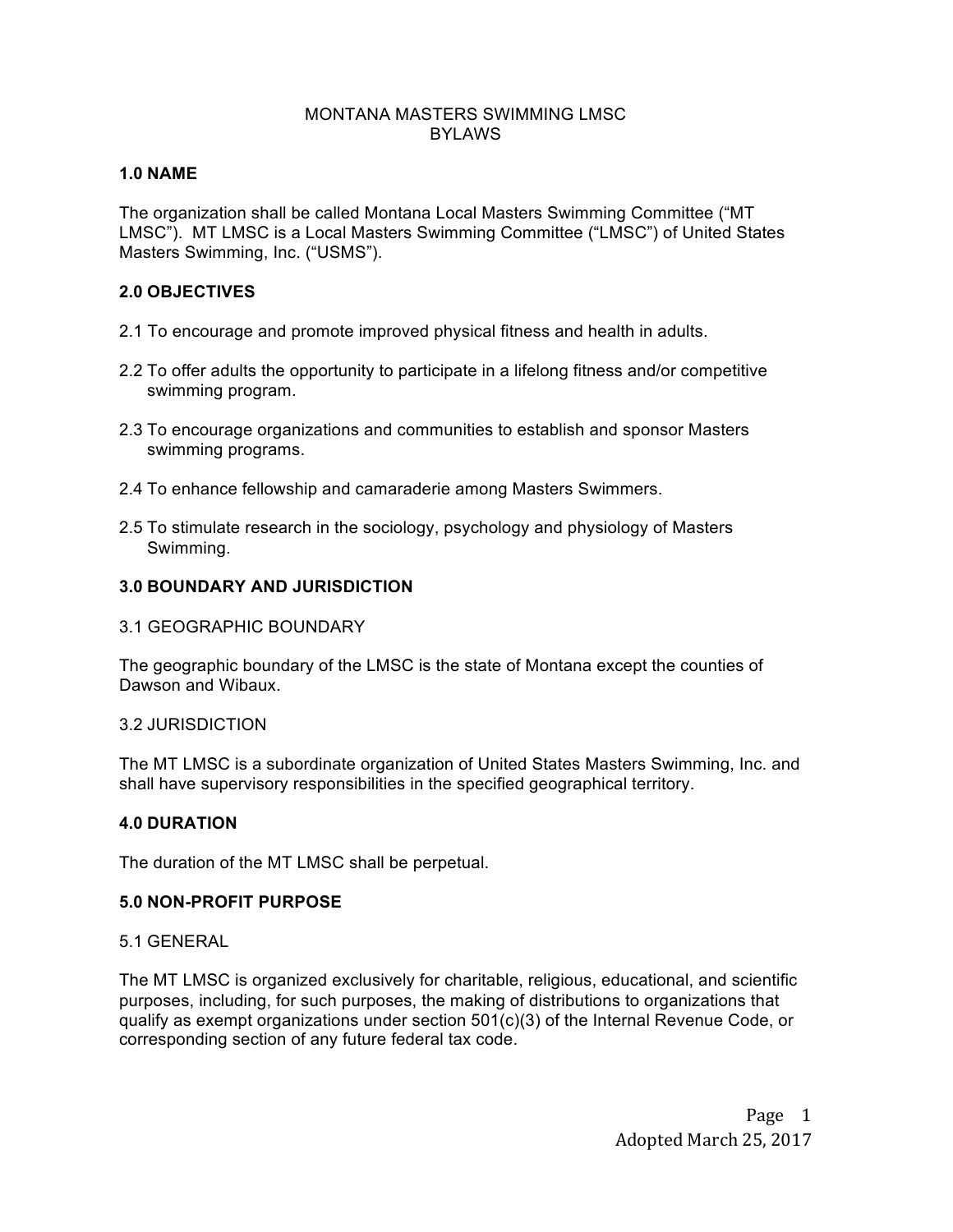# 5.2 EARNINGS

No part of the net earnings of this nonprofit corporation shall inure to the benefit of, or be distributable to its members, trustees, officers, or other private persons, except that the organization shall be authorized and empowered to pay reasonable compensation for services rendered and to make payments and distributions in furtherance of the purposes set forth in the purpose clause hereof. No substantial part of the activities of this nonprofit corporation shall be the carrying on of propaganda, or intervention in (including the publishing or distribution of statements) any political campaign on behalf of any candidate for public office. Notwithstanding any other provision of this document, this nonprofit corporation shall not carry on any other activities not permitted to be carried on (a) by any organization exempt from federal income tax under section 501(c)(3) of the Internal Revenue Code, corresponding section of any future federal tax code, or (b) by an organization, contributions to which are deductible under section 170(c)(2) of the Internal Revenue Code, or corresponding section of any future federal tax code.

# 5.3 DISSOLUTION

Upon dissolution, any remaining assets and obligations of the MT LMSC shall be transferred to the successor organization, if any, established to assume the function of the MT LMSC. If there is no successor, any remaining assets after payment of the obligations must be distributed to another Masters Swimming organization, or if none exists, then to another organization operated exclusively for charitable or educational purposes.

### **6.0 MEMBERSHIP**

### 6.1 INDIVIDUAL MEMBERSHIP

An individual may become a member by registering with USMS through the MT LMSC, as described in the USMS Rule Book.

### 6.2 SWIM CLUBS

Any organization or group may become a club. A club is an organization or group of permanent character that is a member of USMS, registered through the LMSC, and that actively promotes and/or participates in Masters Swimming. Through this registration, club members are allowed to participate as a group in USMS sanctioned events.

### 6.3 DUES AND FEES

Each member, and each member club, shall pay an annual registration fee to the Registrar that is composed of a national fee established by USMS and a local fee established by the LMSC.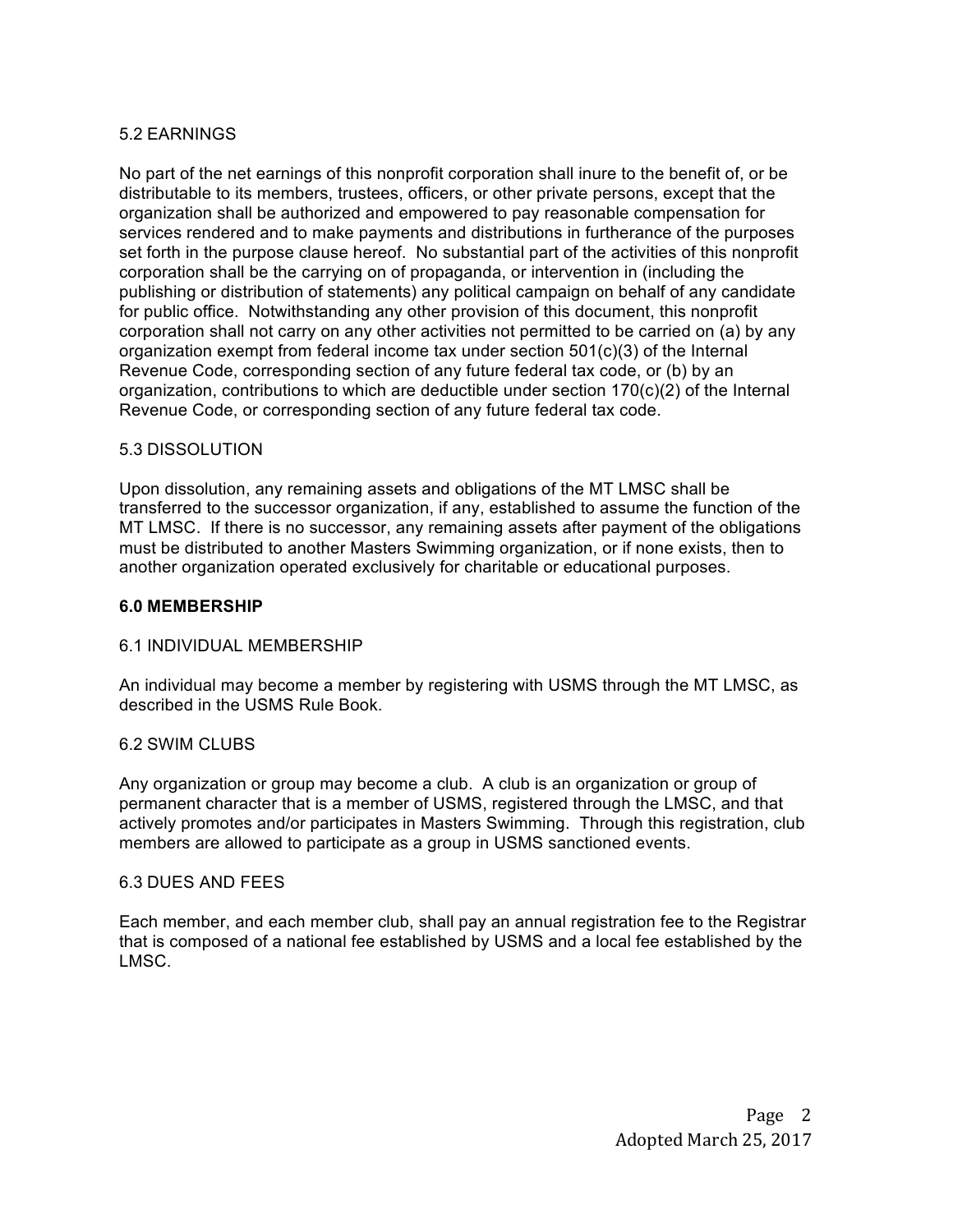# **7.0 BOARD OF DIRECTORS ("Board")**

# 7.1 MEMBERSHIP

The Board shall consist of voting members and ex-officio members. The voting members shall consist of the four elected officers, the immediate past president and representatives from the five (5) largest clubs. See Articles 8.6.B. and 8.7.

# 7.2 DUTIES

The Board shall be responsible for determining the direction and focus of the organization, preparing and adopting the annual budget, executing the fiscal expenditures of the organization, and conducting the business of the organization on behalf of its members.

# 7.3 ACTIONS

The Board shall develop and operate under USMS rules, these bylaws, and standing policies established as defined in Article 15.3.

# 7.4 MEETINGS

The Board shall meet at least four (4) times per year. The date and site for each meeting shall be announced during the preceding meeting. Whenever possible, the President or Secretary shall notify all voting and non-voting board members at least seven (7) days prior to the scheduled meeting should any changes in the established date or site occur. Meetings may be held by phone or electronic conferencing. Directions for participation shall be distributed with the meeting notice. In addition, a special meeting may be called at any time with at least seven (7) days notice by the president or at least three voting members of the Board. All meetings will be conducted in accordance with Robert's Rules of Order.

# 7.5 VOTING

Each voting member of the Board shall be entitled to one vote on each issue. Those members filling more than one position shall be entitled to only one vote. The presence of a majority of the Board members with voting privileges shall constitute a quorum at any meeting. Unless otherwise stated in the bylaws, a simple majority of those present shall decide the action on an issue. In the case of a tie, the issue shall be considered defeated.

### 7.6 ACTION WITHOUT MEETING

The President may occasionally confer between board meetings with the other voting members of the Board on a given situation pertaining to the MT LMSC and act according to the consensus of such members of the Board. Such situations shall be limited to emergent issues that need to be resolved prior to the next schedule meeting. All voting board members shall be included in discussions. Any action taken between meetings must be considered for approval at the next board meeting.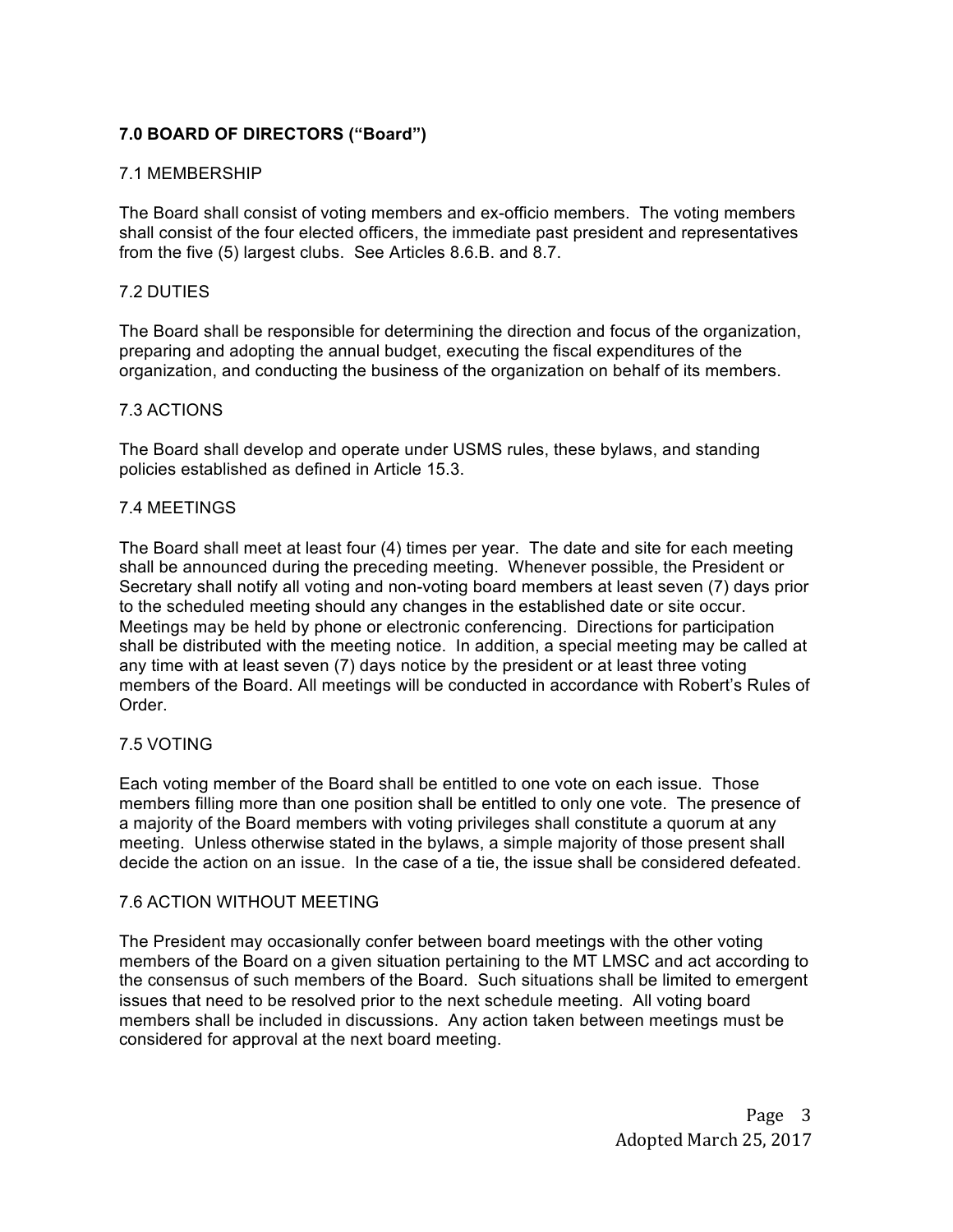# 7.7 REMOVAL OF MEMBERS

Any Board member may be removed from office with cause by a simple majority vote of the Board whenever in the judgment of the remaining members the best interest of the corporation shall be served by such removal. Such cause shall include, but not be limited to, dereliction of duties of the office, civil or tort related to LMSC matters or conviction of a felony while in office. The Board may remove a member for non-attendance (members are expected to attend all scheduled meetings). Prior to any removal, the director sought to be removed must be given reasonable prior notice of the impending action and a reasonable opportunity to speak on their own behalf before the Board at a regular or special meeting.

# 7.8 LIMITING LIABILITY OF BOARD OF DIRECTORS

To the full extent that the Montana Non-Profit Corporations Act MCA 35-2-213, as it exists on the date hereof or may hereafter be amended, permits the limitations or elimination of the liability of Trustees or Directors, a member of the Board of this Corporation shall not be liable to this Corporation or its members for monetary damages for his or her acts or omissions as a Director. Any amendment to or repeal of this Article shall not adversely affect any right or protection of a Director of the Corporation for or with respect to any acts or omissions of such Director occurring prior to such Amendment or repeal. This shall not eliminate or limit the liability of a Director for acts or omissions that involve intentional misconduct or a knowing violation of the law, for illegal distributions or loans, or for any transaction, conflict of interest, or act from which a Director will directly receive benefit in money, property or services to which a Director is not legally entitled.

# **8.0 ELECTED POSITIONS**

### 8.1 POSITIONS

The elected officers shall be president, vice president, secretary, and treasurer. No person may concurrently hold more than one elected office.

### 8.2 ELECTIONS AND TERM OF OFFICE

Elections shall be held in odd-numbered years with the new officers' terms beginning on the first day of the month following the election. The term shall be for two years.

### 8.3 NOMINATIONS

The Board shall appoint a Nominations Committee consisting of at least three individual members before February 1st of a year requiring elections. They are charged with delivering a slate of nominations to the Board by March 1st. The Nominations Committee shall present one or more candidates for each position. Nominations may be solicited from the membership. Additionally, nominations may always come from the floor at the annual meeting. All candidates for office shall be current registered individual members of the LMSC.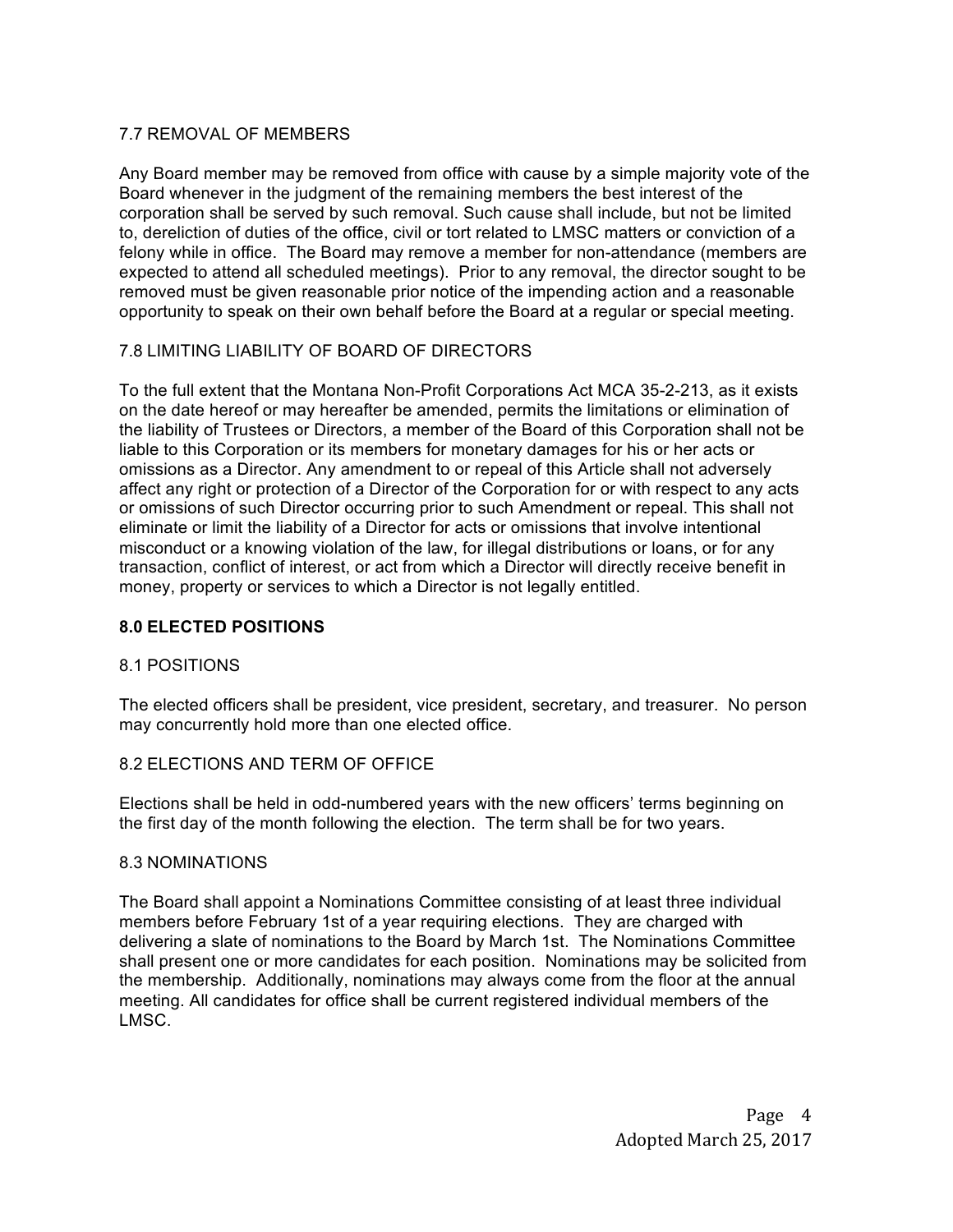# 8.4 VOTING

Voting shall be by those members present at the annual meeting with winners determined by a simple majority vote of the members voting. A ballot will be distributed at the annual meeting for the election of officers.

# 8.5 DUTIES OF ELECTED OFFICERS

- A. The President shall:
	- 1. Be responsible for managing the operation of the LMSC in accordance with these Bylaws, the USMS Rule Book and the USMS LMSC Standards.
	- 2. Serve as chair at all Board and Membership meetings with all the powers delegated to such a person as stated in Roberts Rules of Order.
	- 3. Work directly with the other volunteer officers to ensure that the LMSC is delivering membership needs.
	- 4. Select the agenda, time, place and host of all Board and Membership meetings.
	- 5. Represent the MT LMSC in all other meetings and have the authority of voting on behalf of the LMSC at those meetings, and be the contact person when dealing with outside agencies.
	- 6. Make position appointments as defined in Article 9.0.
	- 7. At the start of each year, propose to the Board a set of goals that the LMSC should strive to achieve.
- B. The Vice-President shall:
	- 1. Chair meetings if and when the President is unable to participate.
	- 2. Assume all responsibilities delegated to the office by the President, including the authority to vote on behalf of the MT LMSC.
	- 3. Assume all responsibilities of the President if that office is vacant.
- C. The Secretary shall:
	- 1. Be responsible for effective, informative and timely communications to the membership.
	- 2. Prepare the minutes of each Board and general membership meeting.
	- 3. Retain a permanent file of all minutes.
	- 4. List all unfinished business from the previous minutes and present it to the President for action at the ensuing meeting.
	- 5. Be custodian of historical records and decisions.
	- 6. At the direction of the President, notify Board members of the next meeting and the agenda of that meeting not less than one week prior to the next scheduled meeting.
	- 7. Notify the LMSC membership at least one week prior to any general membership meeting. The notice shall include time, place and agenda for the meeting.
	- 8. Prepare and submit annual meeting minutes to the USMS National Office.
- D. The Treasurer shall:
	- 1. Receive all monies and pay all bills approved by the Board. Specific approval need not be obtained for items included in the annual budget.
	- 2. Keep adequate records of all transactions.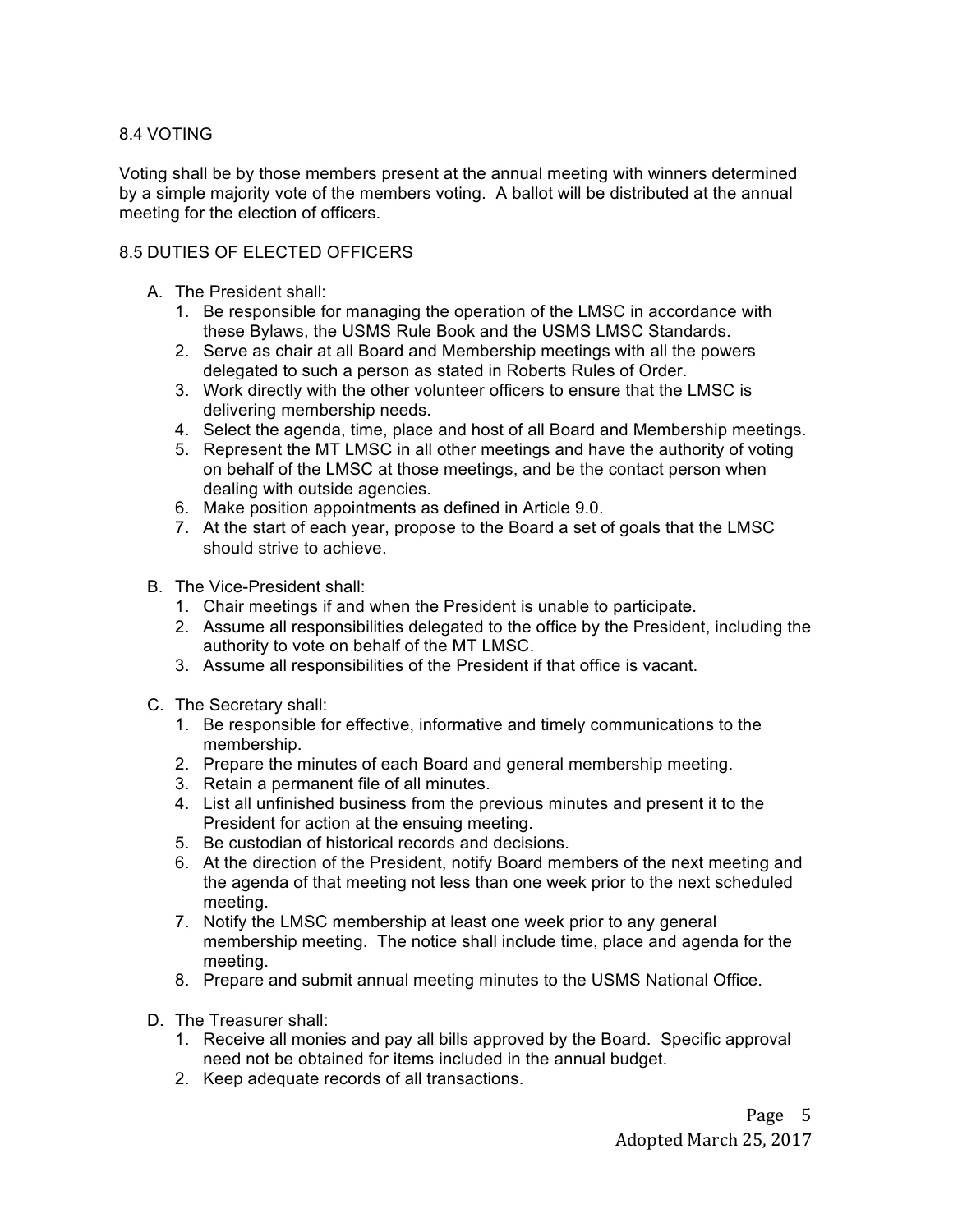- 3. Present a financial report at each meeting.
- 4. Prepare an annual budget proposal for consideration and approval by the Board.
- 5. Not also serve as Registrar.
- 6. Submit annual financial statements to the USMS National Office.

# 8.6 OTHER VOTING POSITIONS

- A. The Immediate Past President shall continue as a member of the Board in order to provide continuity, maintain a historical perspective, and serve as a source of information for the Board.
- B. Representatives from the five (5) largest LMSC clubs shall be club representatives on the Board. Membership shall be determined by the number of registered club members as of April 1 of each year. Participation on the Board shall begin on the first day of the following month (May 1). Representatives from other Clubs shall be ex-officio members of the Board.

# 8.7 EX-OFFICIO POSITIONS

- A. Representatives from clubs other than the five (5) largest shall be ex-officio members of the Board. See Article 8.6.B.
- B. Other ex-officio members of the Board shall consist of past presidents (with the exception of the immediate past president), the Registrar (who may not be the same person as the Treasurer), the Coaches chair, the Sanctions chair, the Top Ten/Records chair, the Webmaster, chairs of ad-hoc committees and other chairs and coordinators as appointed by the president from time to time.
- C. Ex-officio members of the Board shall have voice, but no vote. An ex-officio member may make or second a motion, and participate in discussions.

# 8.8 VACANCIES

Vacancies created for any reason in any office shall be filled by interim appointment until the next general or annual meeting. In the event of a vacancy in the office of President, the Vice President shall become President. A vacancy in any other office shall be filled for the unexpired term by appointment by the Board.

# **9.0 COMMITTEES AND APPOINTMENTS**

### 9.1 STANDING COMMITTEES

Standing committees shall be as listed in this article. The president shall appoint the chair of each committee with the consensus of the Board. Standing committees shall consist of: Coaches, Registration, Sanctions, Top Ten/Records, and others as determined by the Board from time to time. The duties and responsibilities of each of these positions can be found on the USMS website under LMSC Volunteer Role Descriptions.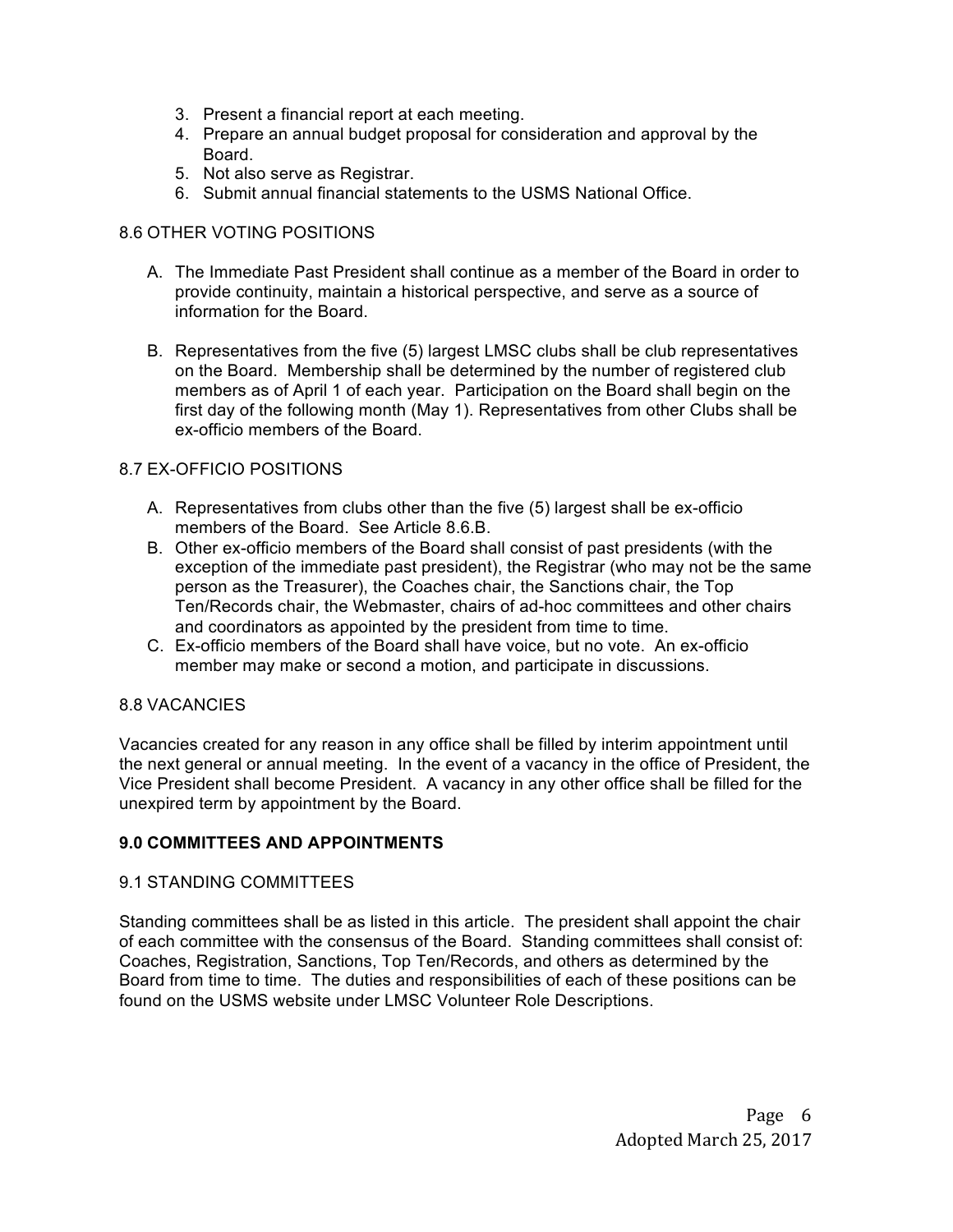# 9.2 COMMITTEE MEMBERSHIP

The president shall appoint committee members with the advice and consent of the committee chair.

# 9.3 AD HOC COMMITTEES

The Board president may establish other committees on an ad hoc basis that are deemed necessary to perform specific tasks. The president shall provide the Board a written description of the ad hoc committee's purpose.

# 9.4 APPOINTMENTS

The president, with the concurrence of the Board, may appoint coordinators as needed. Coordinators shall have the same rights and responsibilities as the chairs of standing committees. A coordinator, with the approval of the president, may appoint a working group to assist the coordinator. Coordinators may consist of, but are not limited to: Awards, Bylaws, Communications, Historian, Meets, Open Water, Rules, Safety, and Social.

# **10.0 MEMBERSHIP MEETINGS**

### 10.1 ANNUAL MEETING

A general membership meeting shall be held annually during the Montana SCY State Championship Meet. The annual meeting is open to all individual members of the LMSC.

### 10.2 SPECIAL MEETINGS

Should the president fail to call regular membership meetings, or should a special membership meeting be deemed necessary, such a meeting may be called at any time upon the request of any three members of the Board.

### 10.3 NOTICE

The Secretary shall give notice for any annual or special meeting of the membership not less than fifteen (15) days before the meeting. The manner of delivery may be made by mail or electronically in a manner adopted by the Board. The notice shall contain the time, date, site of the meeting and proposed agenda. Additions to the agenda will be accepted up to one (1) week prior to the meeting. The first order of business shall be to review the agenda. For special meetings, the purpose of the meeting shall be stated.

### 10.4 QUORUM

For conducting business at a special, general, or annual meeting of the membership, a quorum shall consist of a minimum of five LMSC members exclusive of elected officers.

### 10.5 RULES OF ORDER

All meetings will be conducted in accordance with Robert's Rules of Order.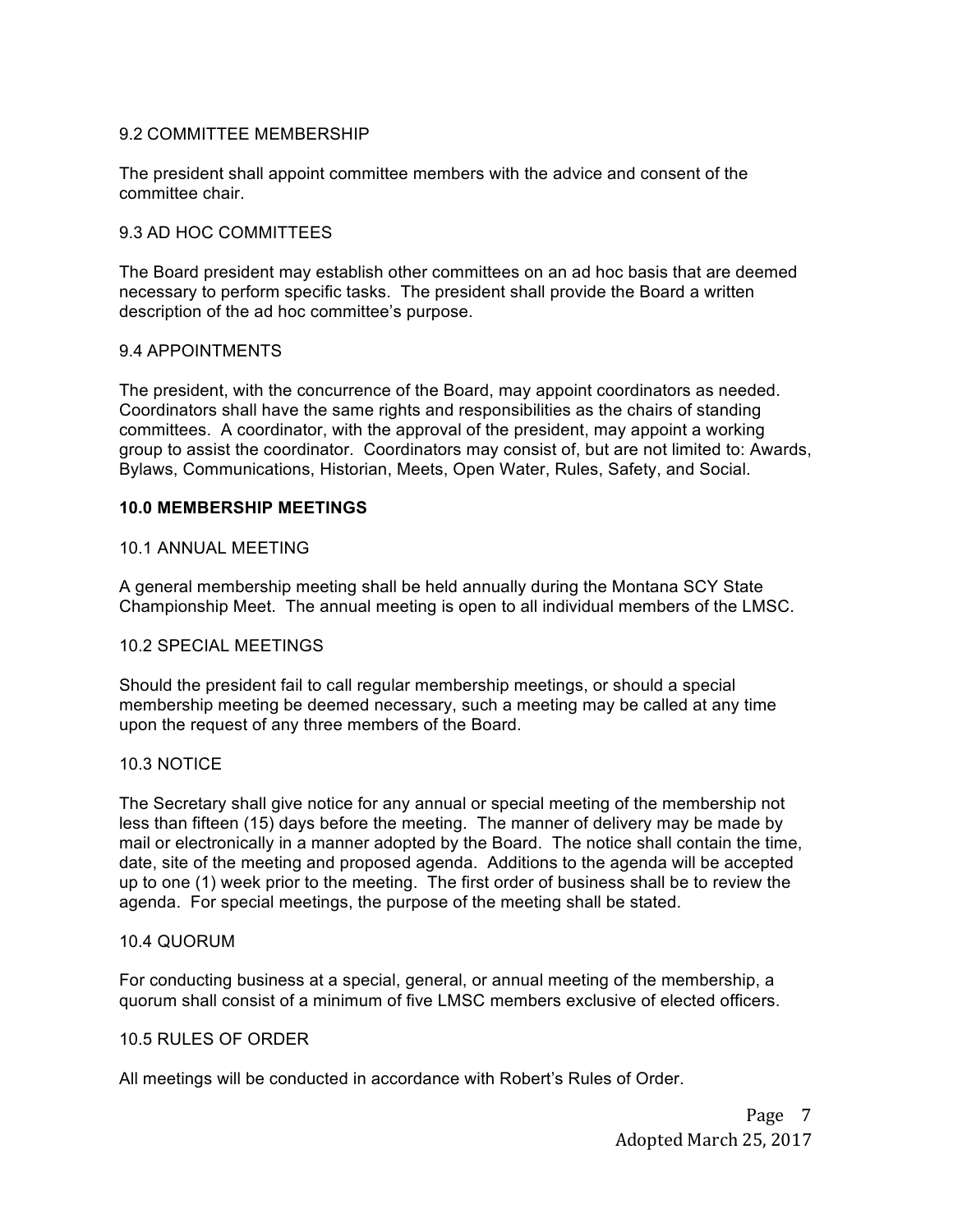# **11.0 SWIMMING COMPETITIONS**

The condition of competition in any swimming event, and the rules governing it, shall be those established by USMS. LMSC swimming championships, when possible, shall be held in accordance with the rules of USMS for conduct of national championships as described in the USMS Rule Book, Parts 1 and 3.

# **12.0 REPORTING**

# 12.1 ANNUAL REPORTS

- A. The Secretary shall forward a copy of the annual meeting minutes to the USMS National Office by the deadline established by the National Office.
- B. The Treasurer shall forward a copy of the annual financial statements to the USMS National Office by the deadline established by the National Office.
- C. The Treasurer shall timely file an annual return with the IRS.
- D. The Officers shall be responsible for ensuring that all other required reports are made.

# 12.2 REGISTRAR AND MEMBERSHIP REPORTS

The Registrar shall process all LMSC club registrations and individual swimmer registrations, ensure that all registration monies received are deposited into the LMSC bank account, and that, in conjunction with the USMS National Office and the software provided, all registrations are properly recorded. The Registrar shall provide regular reports to the Board and clubs of new members, renewals and statistics related to LMSC membership.

### **13.0 GRIEVANCES AND DISPUTES**

Grievances and disputes will be resolved in compliance with Part 4 of the USMS Rule Book: Participation, Conduct, Hearings, and Appeals.

### **14.0 BYLAW AMENDMENTS**

Any provision of these bylaws, not proscribed by USMS, may be amended at any meeting of the membership of the LMSC by a two-thirds (2/3) vote of the members voting. Notice of the proposed amendments must be given to every member at least thirty (30) days prior to the meeting.

### **15.0 MISCELLANEOUS**

15.1 FISCAL YEAR

The LMSC shall use the same fiscal year as USMS, which is a calendar year.

### 15.2 MAILING ADDRESS

The registered office of the corporation shall be that of the Registered Agent on file with the office of the Montana Secretary of State.